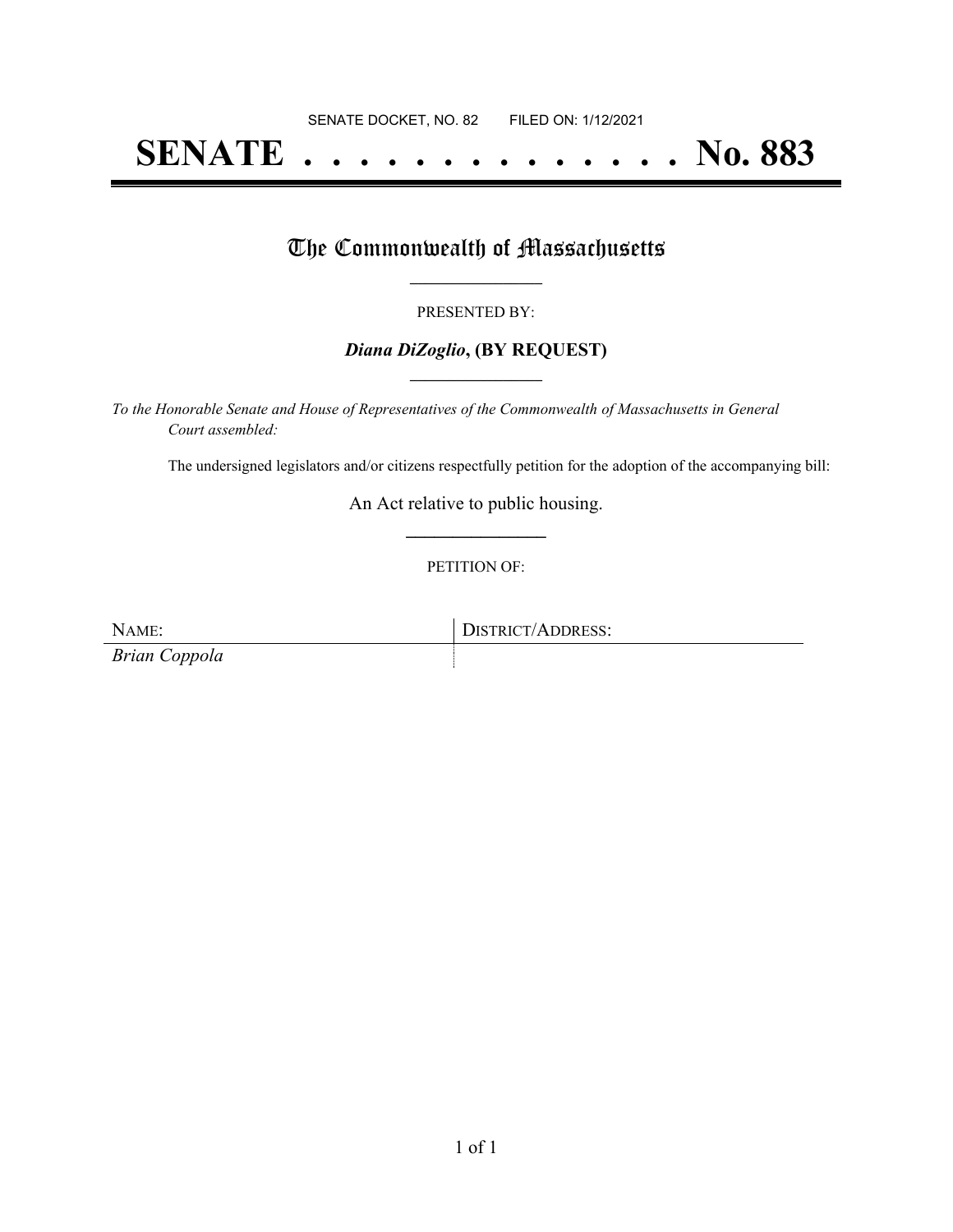#### SENATE DOCKET, NO. 82 FILED ON: 1/12/2021

# **SENATE . . . . . . . . . . . . . . No. 883**

By Ms. DiZoglio (by request), a petition (accompanied by bill, Senate, No. 883) of Brian Coppola for legislation relative to mandated preferences on certain public housing waiting lists. Housing.

## [SIMILAR MATTER FILED IN PREVIOUS SESSION SEE SENATE, NO. *792* OF 2019-2020.]

## The Commonwealth of Massachusetts

**In the One Hundred and Ninety-Second General Court (2021-2022) \_\_\_\_\_\_\_\_\_\_\_\_\_\_\_**

**\_\_\_\_\_\_\_\_\_\_\_\_\_\_\_**

An Act relative to public housing.

Be it enacted by the Senate and House of Representatives in General Court assembled, and by the authority *of the same, as follows:*

## 1 SECTION 1. State Assisted Housing either Through the State Housing Voucher Program

2 or Statewide Public Housing Priorities on Housing Waiting Lists through the Housing

3 Authorities in the Commonwealth of Massachusetts

4 Section 1 Mandated Preferences on State Aided Public Housing Waiting List and

5 Statewide Section 8 Voucher Program

6 Notwithstanding any policy or procedures of the housing authorities residing in the

7 Commonwealth of Massachusetts, the following categories of Priorities shall be deemed as

8 mandated priorities on any housing waiting list that is state aided and has state aided housing

9 programs, such as state aided section 8 otherwise known as the State Voucher program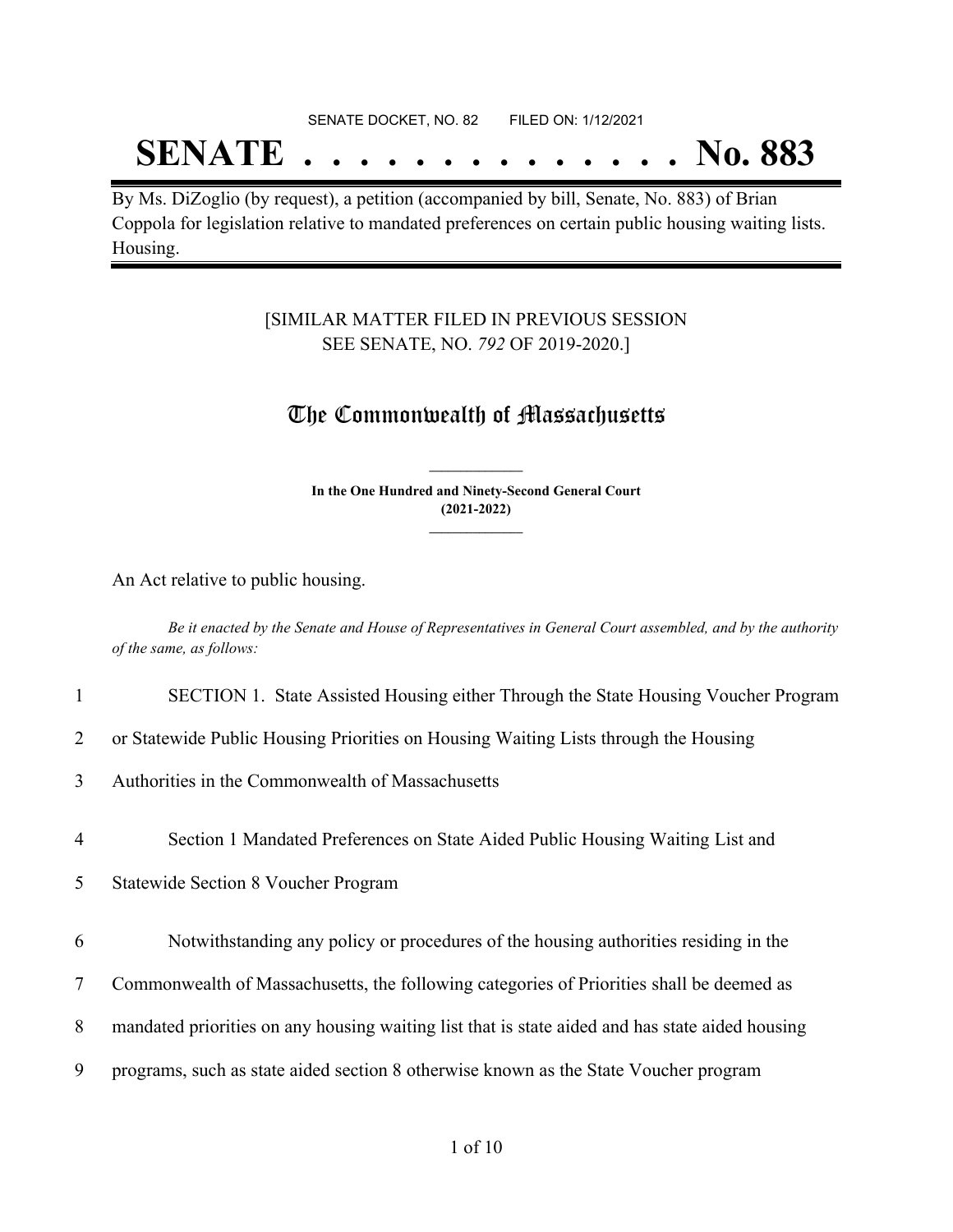A. Physical, or mental disability and, or health conditions, making a current dwelling unsuitable for such humans to dwell in, due to either the person's disability, whether physical or psychological, or health condition that can be improved medically or rehabilitativly by alternative housing options, such as state public low income housing or state aided section 8 voucher housing .

 The priority of disability shall be stated in the housing authority's priority to their waiting list for housing so as to insure that no public housing authority is discriminating against a person with a disability who is 18 years of age until the age of 60 years of age when the elderly preference kicks in, or the disability criterion shall also come into effect when it is demonstrated either by a physician, a psychologist or a psychiatrist or a rehabilitation specialist that such disabling condition or health condition's effect can be minimized by placing a person into more suitable housing, to best achieve the practices of independence or autonomy, or self esteem, or the least restrictive living environment, as deemed under the Olmstead Act, or employment opportunities, whether gainful employment or volunteer employment opportunities until a disabled person reaches the goal of gainful employment opportunity to which they can pay full and unsubsidized rent, without interfering with disability work related expenses, such as assistive technology, or special rehabilitative training for the job, special transportation to get to and from the job, or medical expenses, the basic needs, such as food and clothing .

 Transportation challenges in connection with a disability shall also be included in this criterion, as the mere fact that a disabled person cannot achieve the ability of retaining a driver's license as deemed under applicable state law does not and shall not be used as a criterion by a physician, or any testamentary document, such as a will or trust, or by any relative to deem a disabled person incompetent based solely on the fact that a driver's license is not readily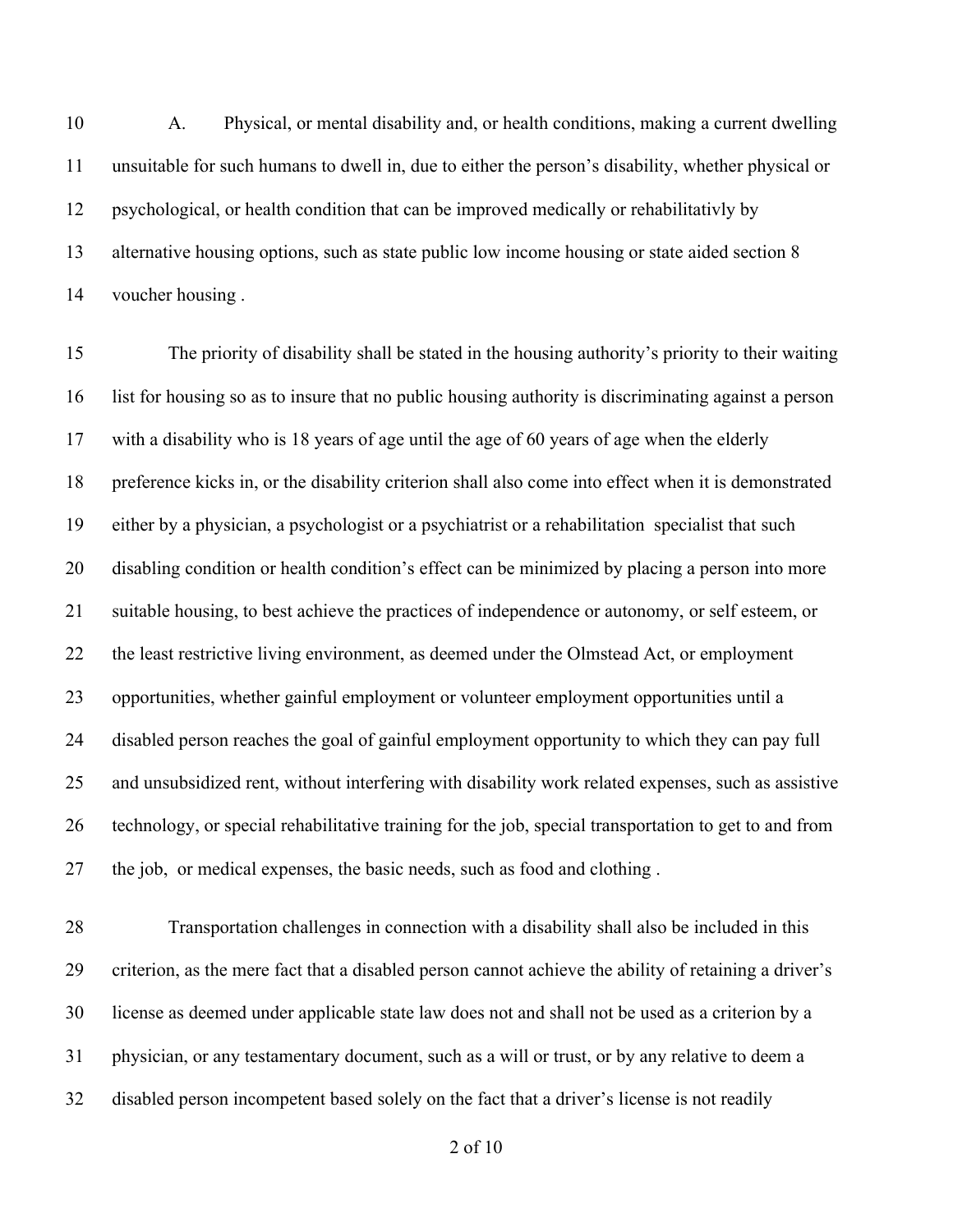achievable, as said driver's license shall be deemed a privilege and not a right and shall remain so to allow for science and technology to advance to a point that would allow for persons with transportation disabilities to achieve such goal of obtaining a driver's license, both by the advancement of technicological advancements and applicable updates in state law to coincide with said advancement in technology, and with safety standards placed into such technology that would allow for a transportation disabled person to reach the goal of achieving a driver's license in an independent and safe manner. An area that has lack of consistent public transportation or lack of transportation services for transportation disabled individuals to achieve travel in a safe and independent manner shall be deemed as the "Most Restricted" environment under the Olmsted Act.

 Lack of consistent public or paratransit services for the purposes of this section shall be defined as fixed route services that run on a schedule that is ½ hours or more, and that starts later than 5:30 AM and ends at 10:00 PM or earlier during the work week or weekends, including but not limited to Sundays and holiday services, or paratransit services that start later than 5:30 AM and ends at 10:30 PM or earlier on weekdays and weekends, including but not limited to Sunday and holiday services. Necessity of a person being required to use the services of family members, or those who may have known or had been informed that such family member having such a motor vehicle operator's license of any class as deemed by applicable is going to benefit in any way in a trust or any other testamentary document shall also deem such living situation unsuitable and as a most restrictive environment for a disabled person who has transportation challenges.

 For the purposes of this section the term disability shall be defined as any physical or mental disability that affects one or more major bodily function of life, such as breathing,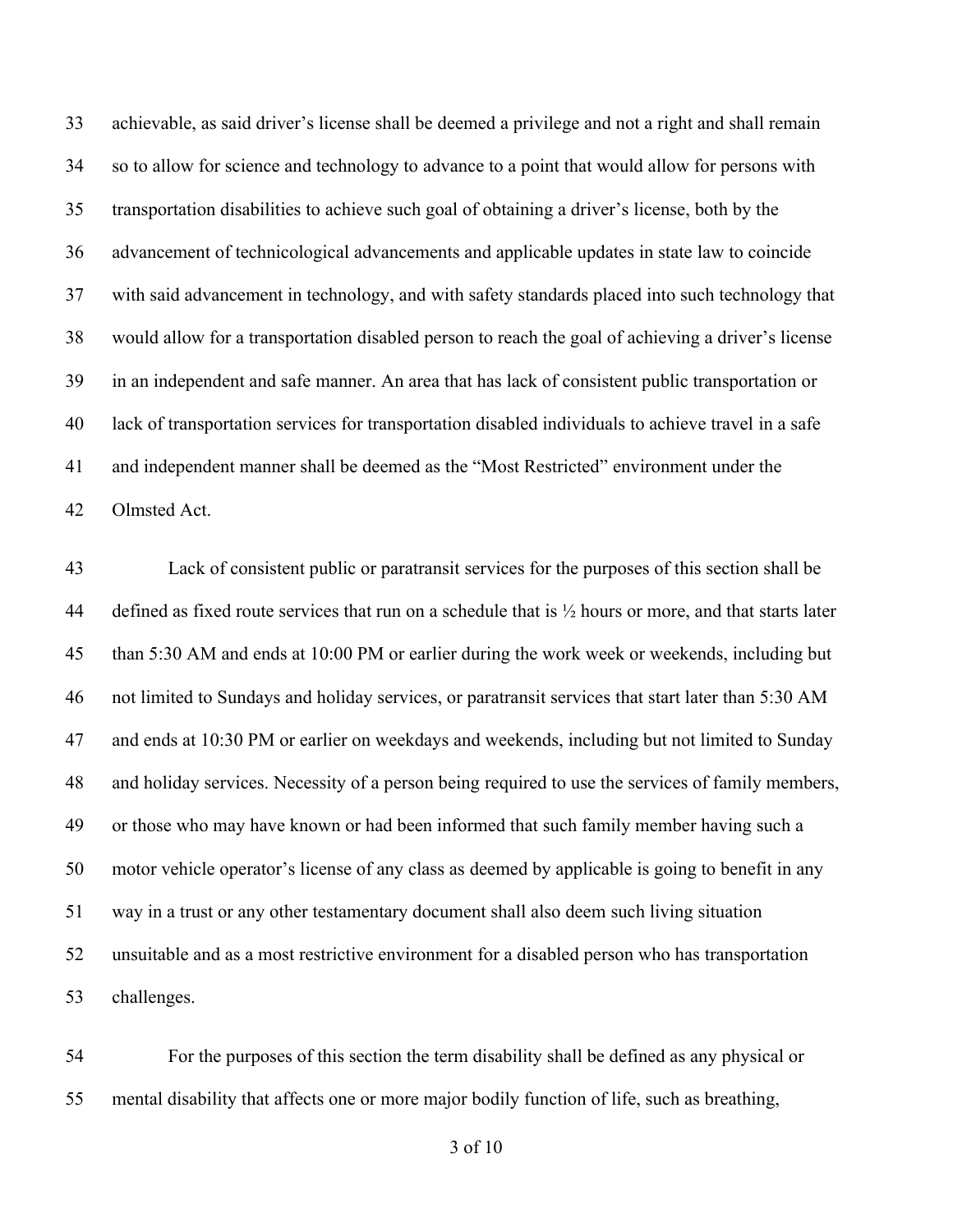hearing, seeing, standing, walking, developmental, learning, or emotional, or behavioral impairments, so long as the behavioral disabled person has not engaged in any sexual abuse crimes such as rape, statutory rape, rape of any kind, whether forcible, or aggravated, or any kind of unlawful abuse associated with any rape, sexual assault, sexual abuse on a minor under the age of 18, indecent assault, or any other sexual activity deemed unlawful or prohibited under applicable state or federal law, or have a history or had previously engaged in any violent activity, including onto other disabled persons, the elderly or minor children. Addiction of illegal drugs or abuse of illegal drugs, of any class or subclass that is deemed illegal under applicable state or federal law, whether abused or used for recreational purposes shall not qualify as a disability for the purposes of the disability preference, alcoholism or alcohol abuse for the purpose of the disability preference to state aided public housing or state aided voucher programs shall also not be deemed as a qualified disability for the purposes of state public housing or state aided voucher programs, when said addiction to alcohol or alcohol abuse involves the variable of sexual abuse or violent behavior onto another disable person, or an elderly person or that of a minor child, or other forms of behavior deemed unlawful under applicable state and federal laws. Acquired immune deficiency, or HIV, or cancer of any type shall also be deemed as a qualified disability for the purposes of the disability preference to state public housing or state aided housing voucher programs. For the purposes of the above-mentioned alcoholism or alcohol abuse clause, this shall be construed to mean that although the use of alcohol products are deemed legal to a person 21 years of age or older, alcoholism alone shall be deemed a disability as it is deemed so under applicable federal law. Alcoholism shall not be deemed a disability when such abuse attributes to criminal or violent behavior, including the above mentioned sexual offenses, driving under the influence of, disturbing of the peace, due to intoxication thereof, or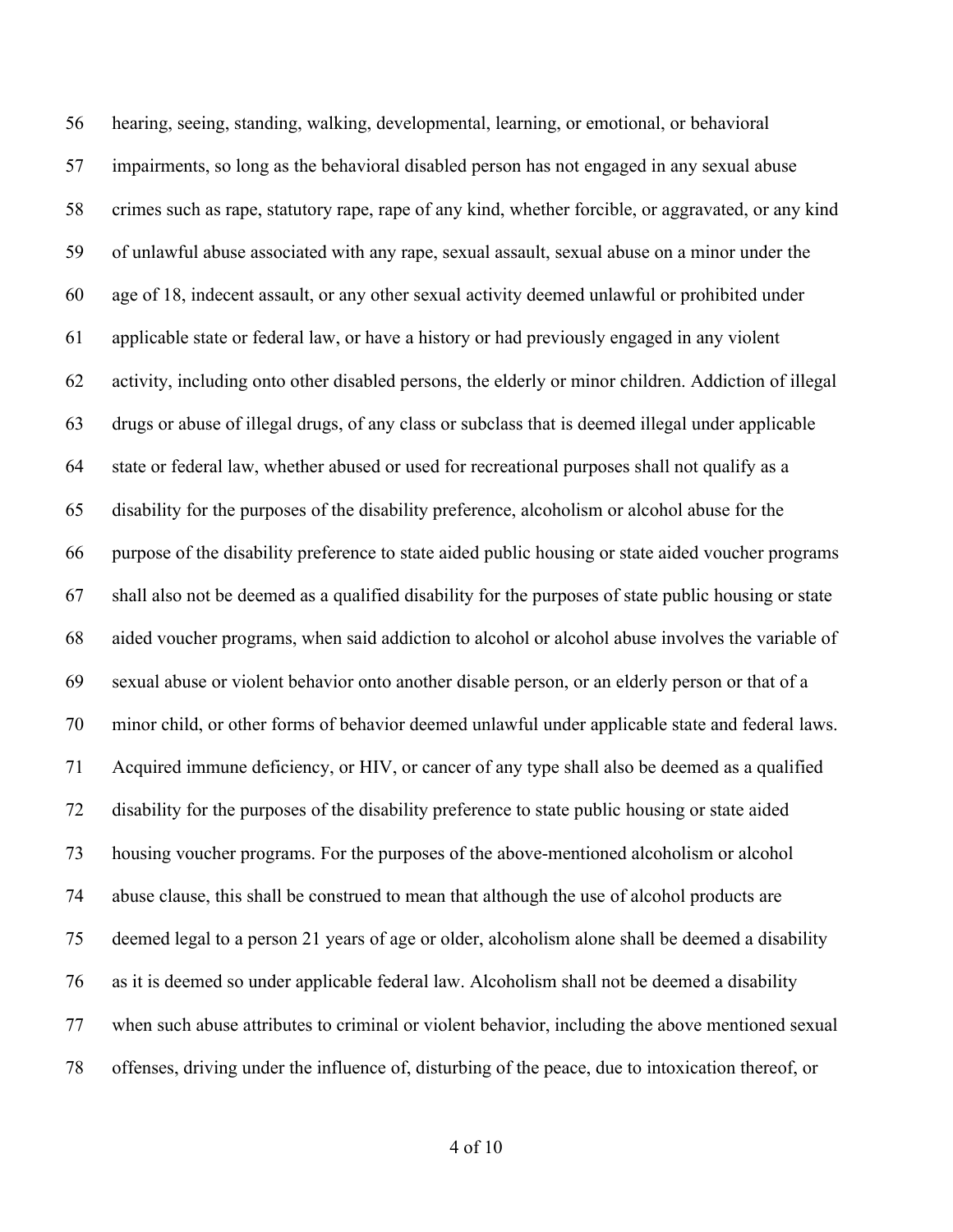any other means of illegal activity or unruly behavior thereto. No housing authority shall associate guilt to anyone else who has a disability, based solely on disability and the fact that a prior disabled tenant had either damaged the premises or had committed a crime. A disabled person's qualifications for this priority criterion shall be deemed based solely on the disabled applicant's application for state aided housing in a manner consistent with that applicant's own 84 criminal records, and credit checks, and references and not any prior record of anyone else having such a disability's records. Said Disciplinary records of another disabled person shall be kept locked up in a safe locked confidential file unless such matter is subject to investigation or subpoena by law enforcement authorities. For the purposes of this act, guilt by association shall be defined as associating criminal activity or behavioral activity of a minor class such as disability, race, creed, gender, sexual orientation for the sole purpose of discrimination of an applicant, just because another person prior to said applicant's application for housing belongs to said minority class and said other person of that minority class had engaged in illegal or destructive behavioral activity in the past. Said decision to accept a tenant of a minority group as a preference to the waiting list shall be deemed only on that particular applicant's merits and standing.

 B. Domestic Violence, or Prevention of Domestic Violence, or Prevention of Abuse to that of a child, disabled person or an elder parent or parents or grandparents. The abuse criterion for priority on a housing waiting list for public or state aided housing shall take effect when a person has retained either a restraining order against the perpetrator of abuse, or that there exists probable cause by law enforcement or the courts that abuse may had been perpetrated against a child, or a disabled person, or an elderly person.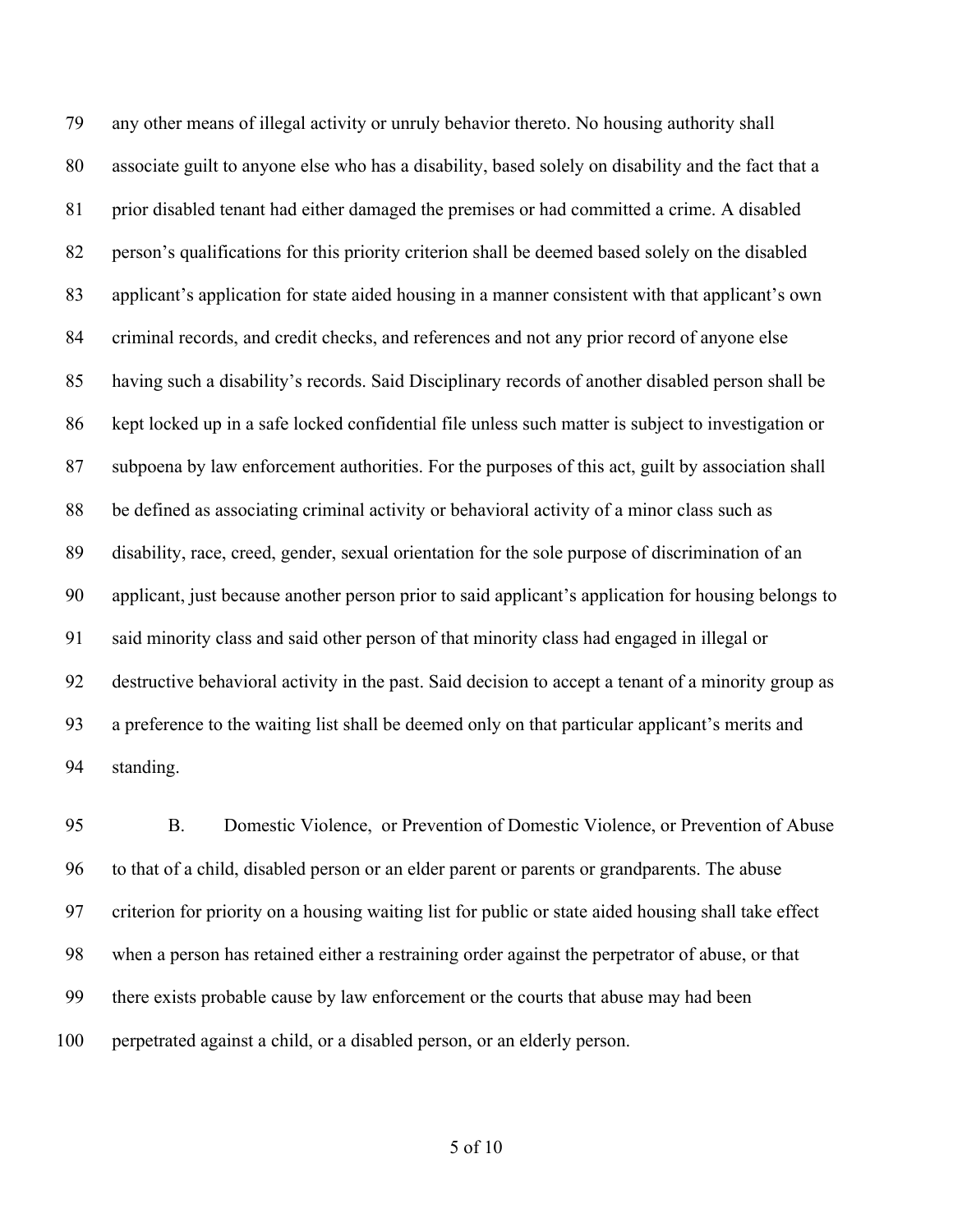C. Veterans of the Armed Forces, including but not limited to the army, or the navy, or, or the coastguard, or the air force, or the National Guard, or the marines.

 D. Natural Disasters shall include but not be limited to a storm or weather conditions making a habitat unlivable and unsuitable for human habitat, or a fire, which has not been deliberately set, but caused by either accident or along or in conjunction of another natural disaster, or a manmade disaster, such as a terrorist threat that threatens the life, health or safety of a human or groups of humans living in their current dwelling, but, such dwelling, has been deemed unsuitable by law enforcement or emergency personnel as a direct or indirect result of such manmade disaster.

 E. Homelessness shall be deemed a priority statewide housing waiting lists for either state public housing or state aided section 8 vouchers when the homelessness is involuntary due to a natural disaster, or abuse, or unsuitable living conditions based on the assessment of disability, that adversely effects a disabled person's equal chance of growth, personally, autonomously, or professionally, by means of employment, whether volunteer or gainful. Involuntary evictions or involuntary or illegal foreclosures shall also apply to this criterion.

 F. A housing authority may still use residency in their particular town where they are located as a criterion on a housing waiting list, but, must also include in that criterion whether or not a person has ever attended a school in that particular town, or area, whether boarding elementary, or middle, or secondary, or the collegiate level, including for a two or four year degree, or a graduate degree, or a post graduate degree, and that such applicant has left the school, or college, or university in good standing. Good standing shall be defined to mean that a student has not been expelled for a serious and violent offense, or has not been suspended for 10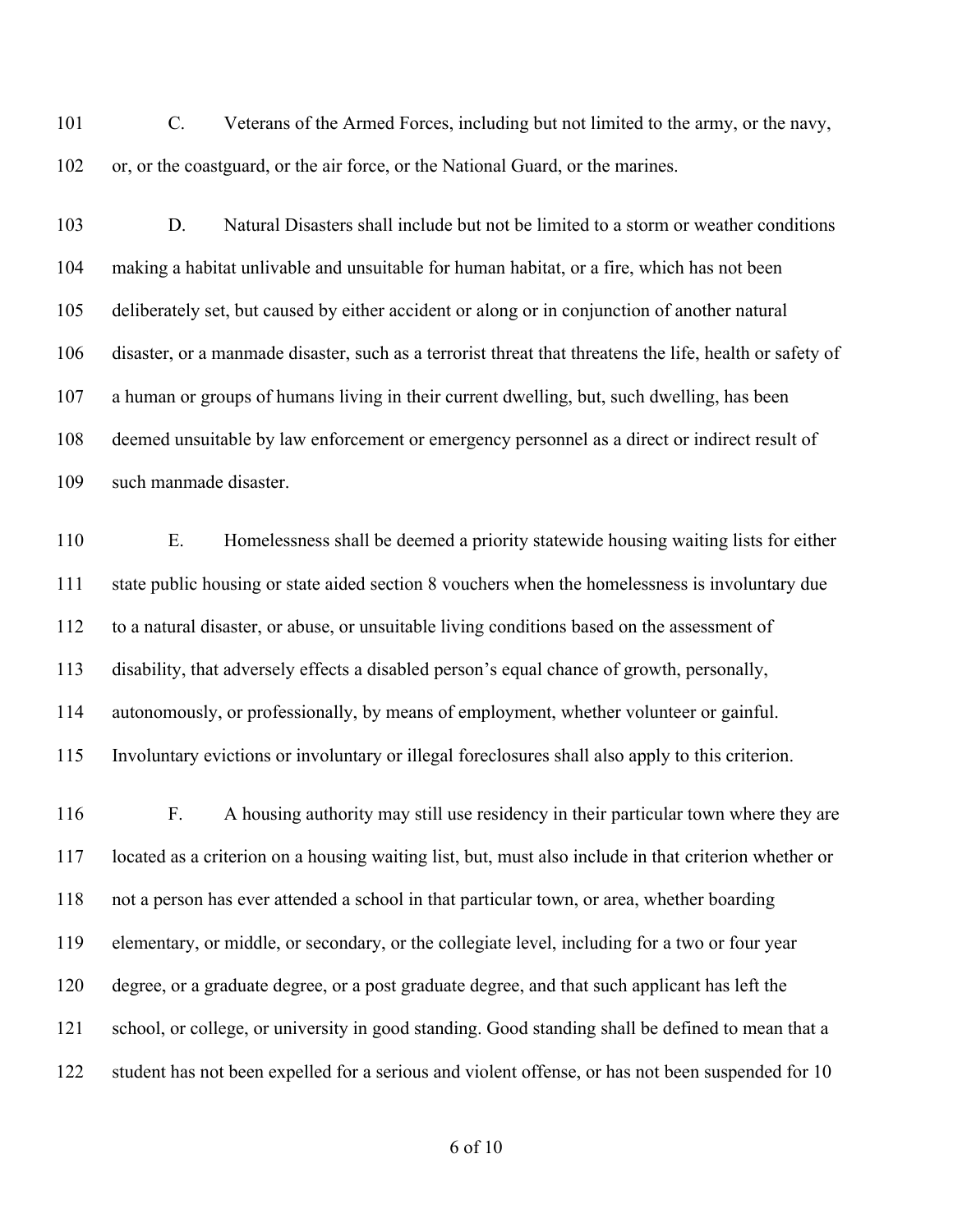days or more for a serious or violent offense. A diploma, or a certificate, or financial aid statements, or a degree, and a transcript if available shall suffice as proof of residency in that particular town to which a person is applying for state aided public housing or state aided section 8 vouchers. The educational proof of residency in said particular housing authority's town shall also include a day private elementary, or middle, or secondary private or public school or had communicated to a two or four year college in that particular town. The same proof of educational attendance shall apply, and the same said defined good standing requirement shall still be applicable.

 Section 2. Questions a Housing Authority's Tenant Selection Director May Ask on an Application or in Person When Helping the Applicant Fill out an Application for State Public Housing or the Statewide Section 8 Voucher Program

 A. A tenant selection director, or an application for low income housing whether statewide public housing or the statewide Section 8 Voucher program shall ask questions about monthly or yearly income and where the income has derived from.

 B. Previous landlords the applicant applying for housing had rented from within the past five (5) years, amount of rent paid each month, including documentation of said rental bills.

- C. A tenant selection director of a housing authority's waiting list may ask about assets, such as real estate, retirement accounts, bonds, bank accounts, savings bonds, and certificates of deposits, and also stock investments.
- D. For the purpose of this act, the term parents shall be defined as a child who is joint owners or tenants in common in the ownership of real estate, including, but, not limited to their place of the child's current place of residence, and shall be further defined as having joint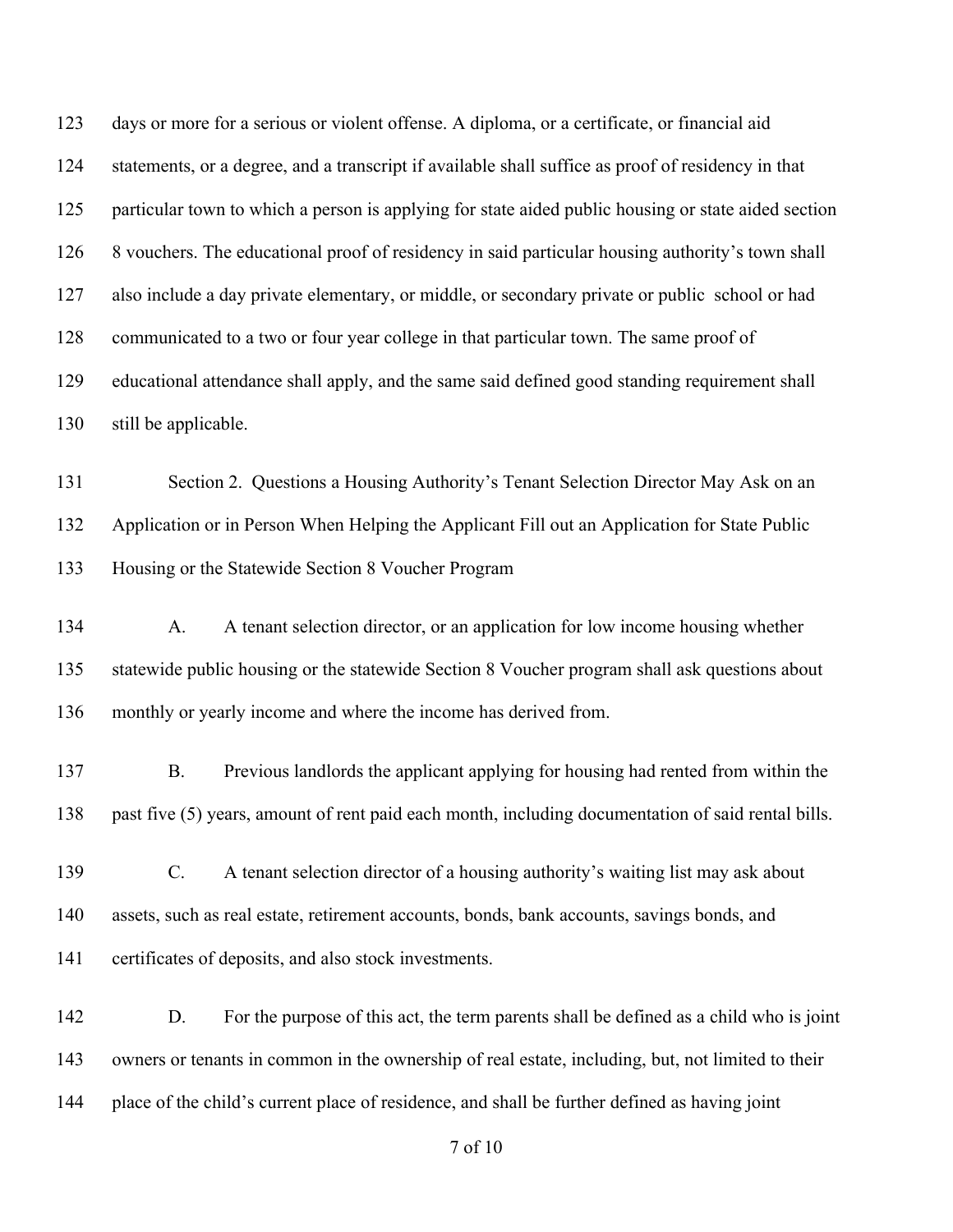ownership or ownership as tenants in common with their biological mother, biological father, step mother, step father, adoptive mother, adoptive father, mother-in law, father-in law, biological grandmother, biological grandfather, step grandmother, step grandfather, adoptive grandmother, adoptive grandfather, grandmother-in law, grandfather-in law.

 E. When the aforementioned parent as defined above turn age fifty-five (55) years old or older, upon proof that the applicant to the statewide public housing or statewide section 8 voucher waiting list, that such applicant jointly owns or owns as tenants in common with their parent, or set of parents, as mentioned in said definition has turned fifty-five (55), years of age or older, no housing authority shall bring up the question of real estate ownership of the current dwelling until either the parent or set of parents, to whom the applicant owns said property with, decides to sell the property and the proceeds are divided from such sale or the parent or set of parents to whom the child owns said real property with is deceased, whichever comes first. In the case of where both parents are still living, till both parents as defined above had unanimously consented to the sale or both parents had deceased. Proof of such ownership and linkage to the said defined parents shall be in the form of the applicant's long form birth certificate and the long form birth certificate of either the surviving parent who is fifty-five (55) years of age or older or both parents who are fifty-five (55) years of age or older, when the name of the applicant who is in current ownership of their current resident with one or both set parents, who are fifty-five (55) years of age or older. such question, upon proof that the parent or both parents are in ownership of the applicant's dwelling may only be brought up once and kept on the applicant's permanent file and kept as confidential matter, and not brought up any more times until either one or both of the child's parents decides to sell the above mentioned dwelling, to which the applicant lives or until both the parents fifty-five (55) years of age or older had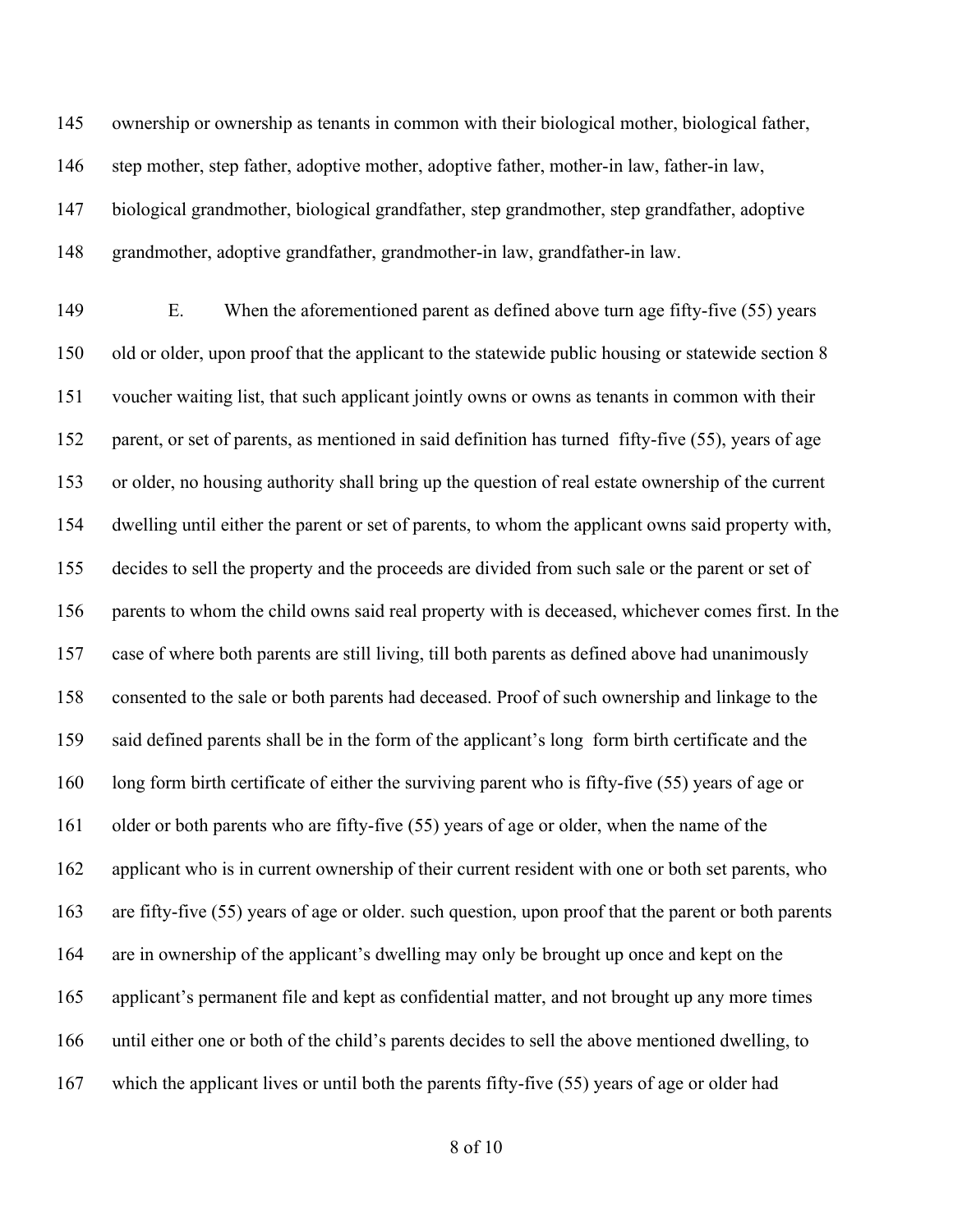deceased. A deed of ownership of the applicant's ownership of their current resident shall only be produced when one or both of the parents are ready to make the sale final or when both of the parents had deceased. This above mentioned clause shall also be known as the "Stop Watch" provision and that such "stop watch" provision takes immediate effect when the applicant applying for state public housing or statewide section 8 voucher has shown both long form birth certificates of the applicant and of their parent(s) to whom they have joint or tenant in common ownership of their current dwelling with their parents, as such ownership shall be presumptive to mean that the applicant applying for housing is still living with one or both sets of parents.

Section 3 Evictions of Disabled Persons from State Aided Public Housing

 No disabled person in need of state aided public housing shall be evicted based on disability alone unless they had either damaged the property or had engaged in illegal activity as deemed illegal by applicable state and federal laws. A disabled person can be evicted from said state aided public housing or state aided housing programs for failure to pay the rent as outlined in their lease. No disabled person or any family member under the age of 18 years of age shall be evicted based solely on association with said disabled family member head of household, or any criminal activity of any other family member, whether under the age of 18 years of age or 18 years of age or above. Clearance of illegal activity by law enforcement of a disabled or elderly person from any criminal activity shall be deemed prima facial evidence of said clearance of an elderly or disabled person who is evicted based solely on the basis of criminal activity of another family member. Said eviction, upon clearance of the tenant from criminal activity or any other acts of unruly behavior shall be deemed as discrimination on the basis of association of guilt by way of association in what so ever manner they associate with a family member who had been deemed by law enforcement to engage in criminal activity shall be deemed grounds for re-